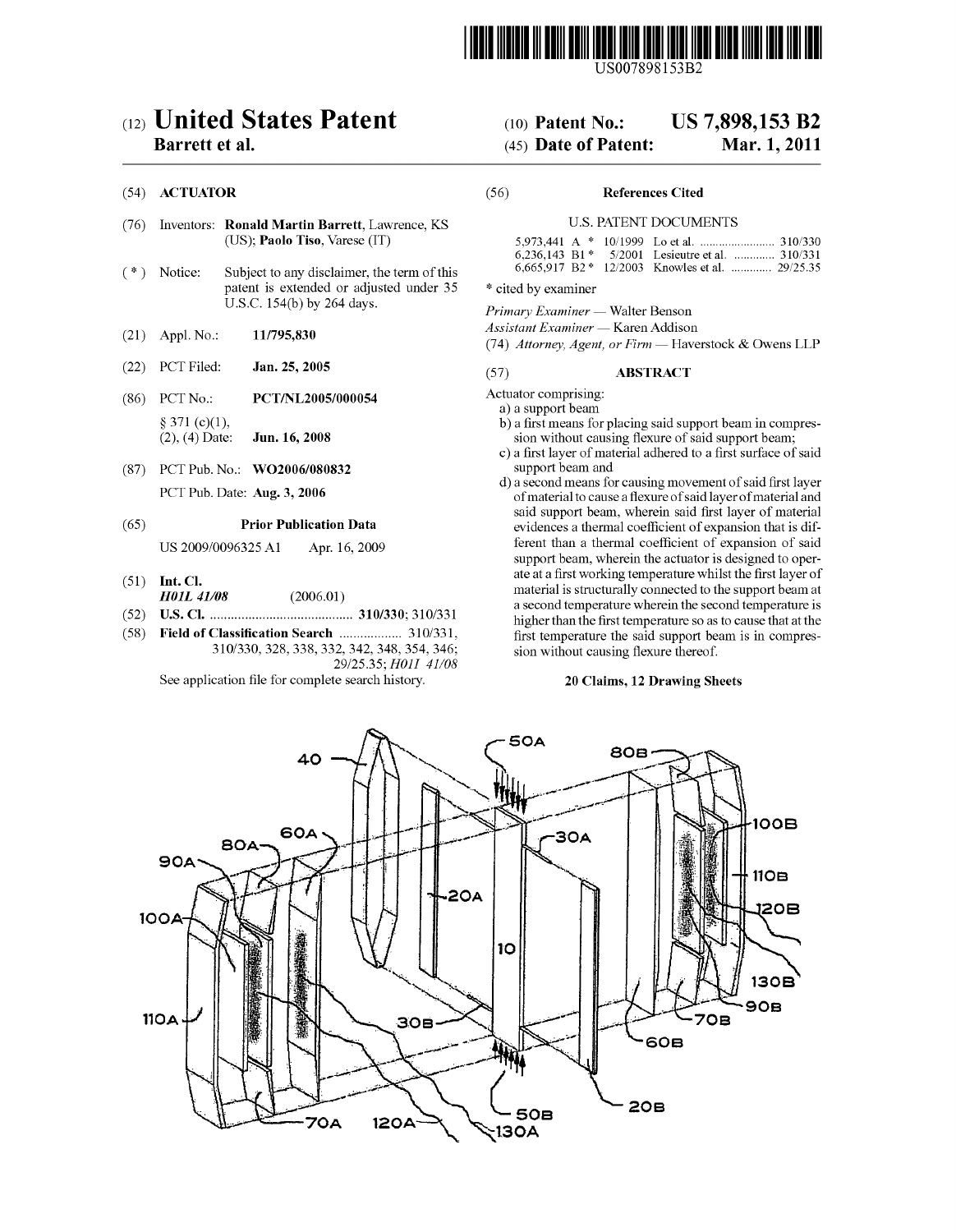

Fig. 1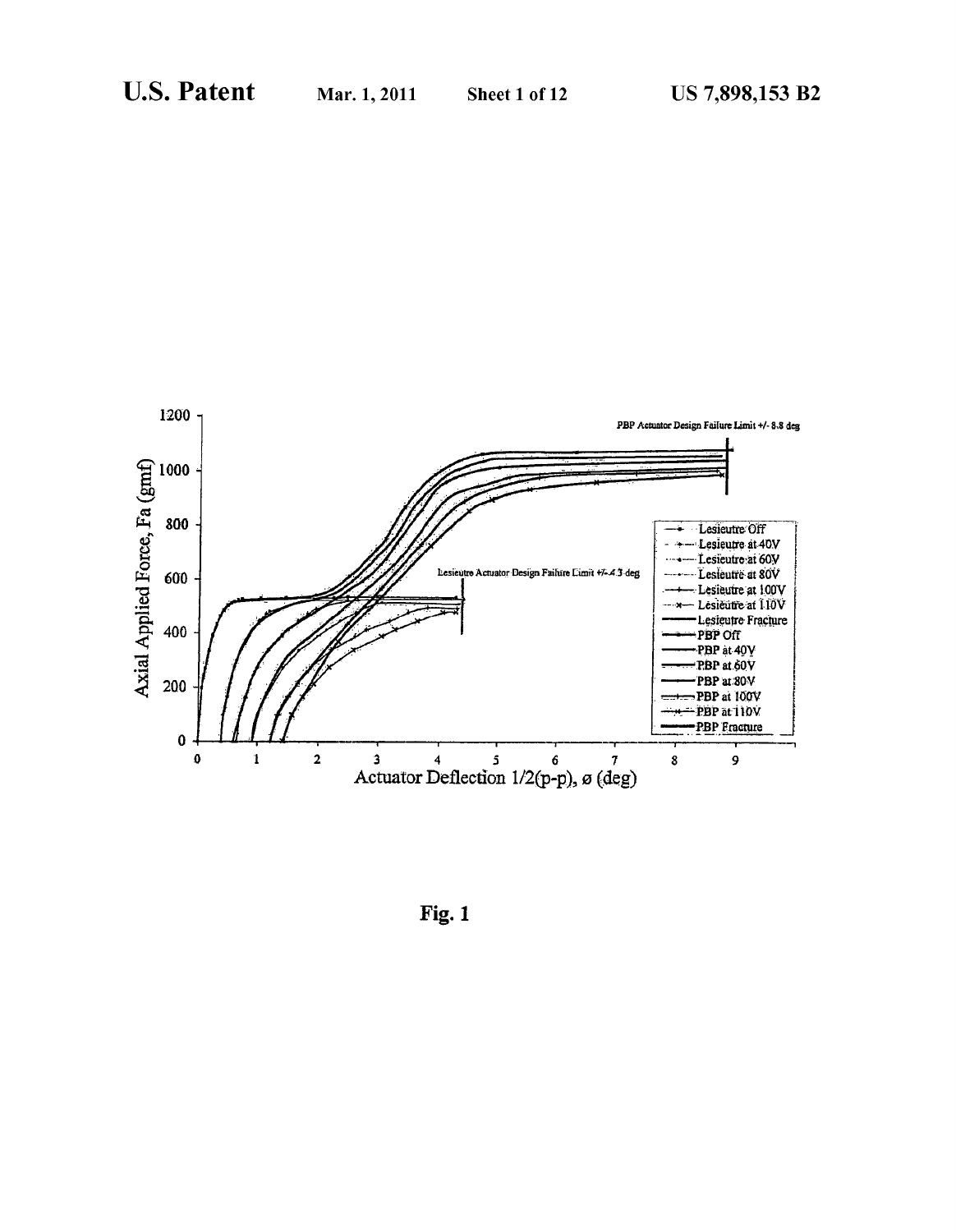

Fig. 2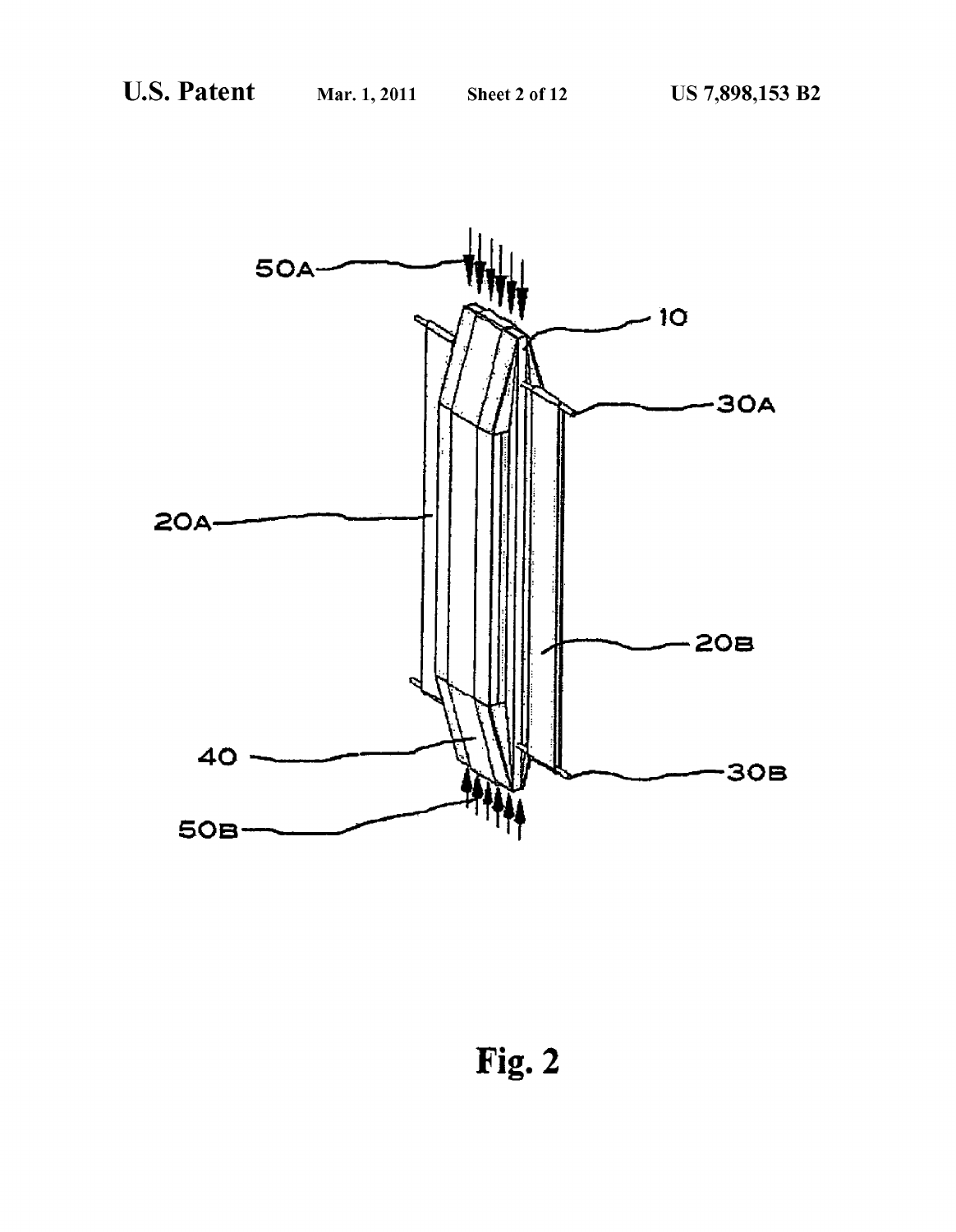

Fig. 3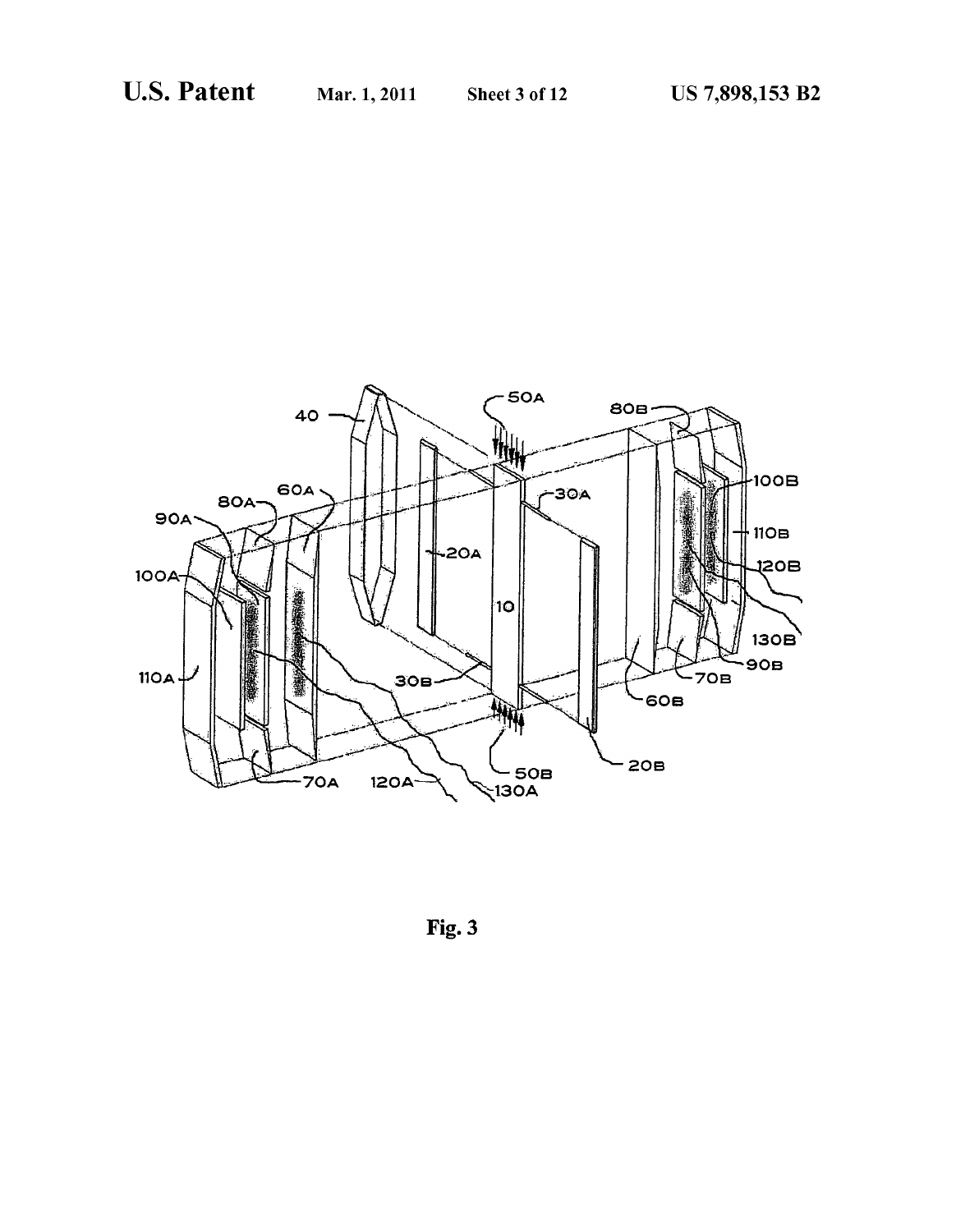

Fig. 4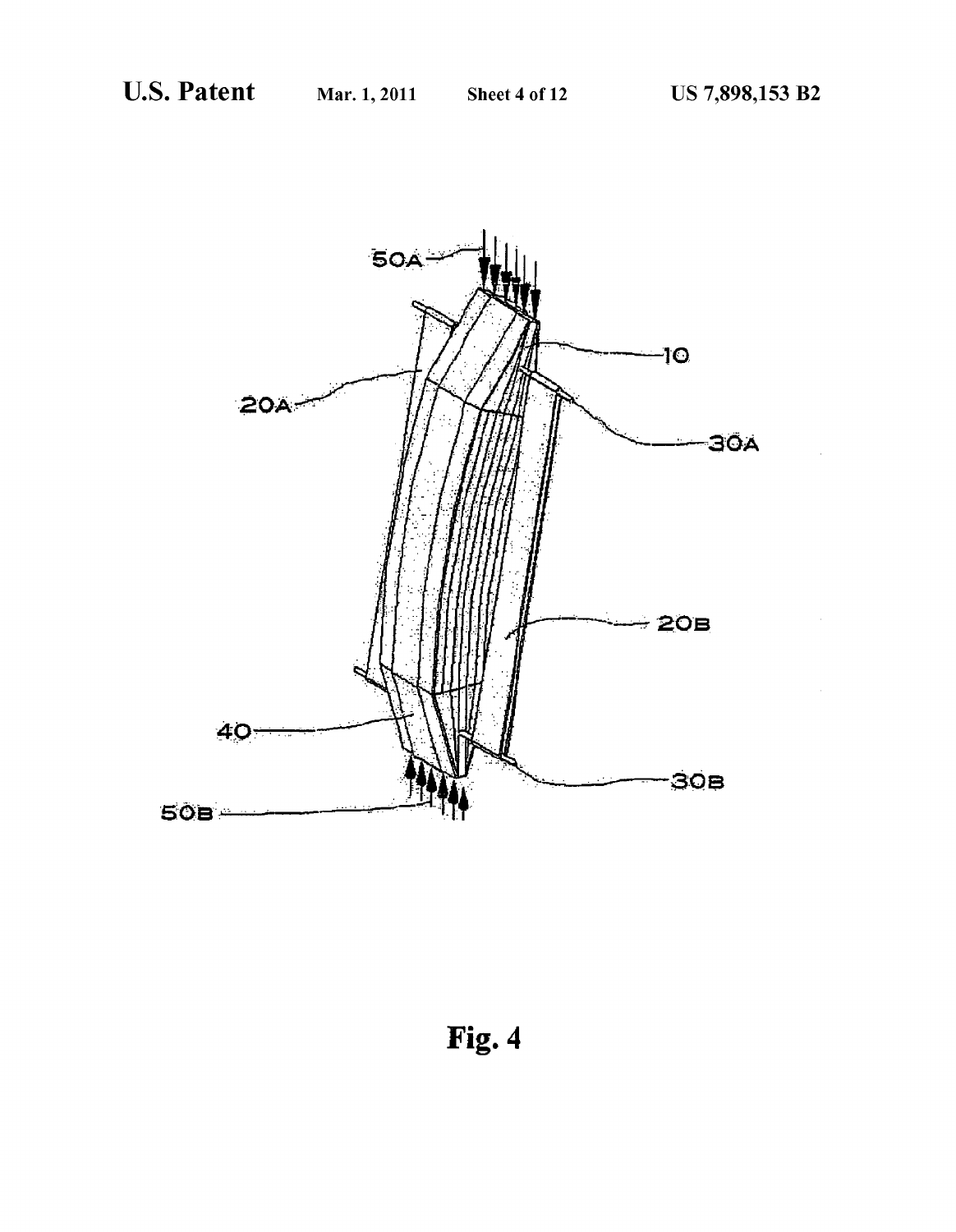

Fig. 5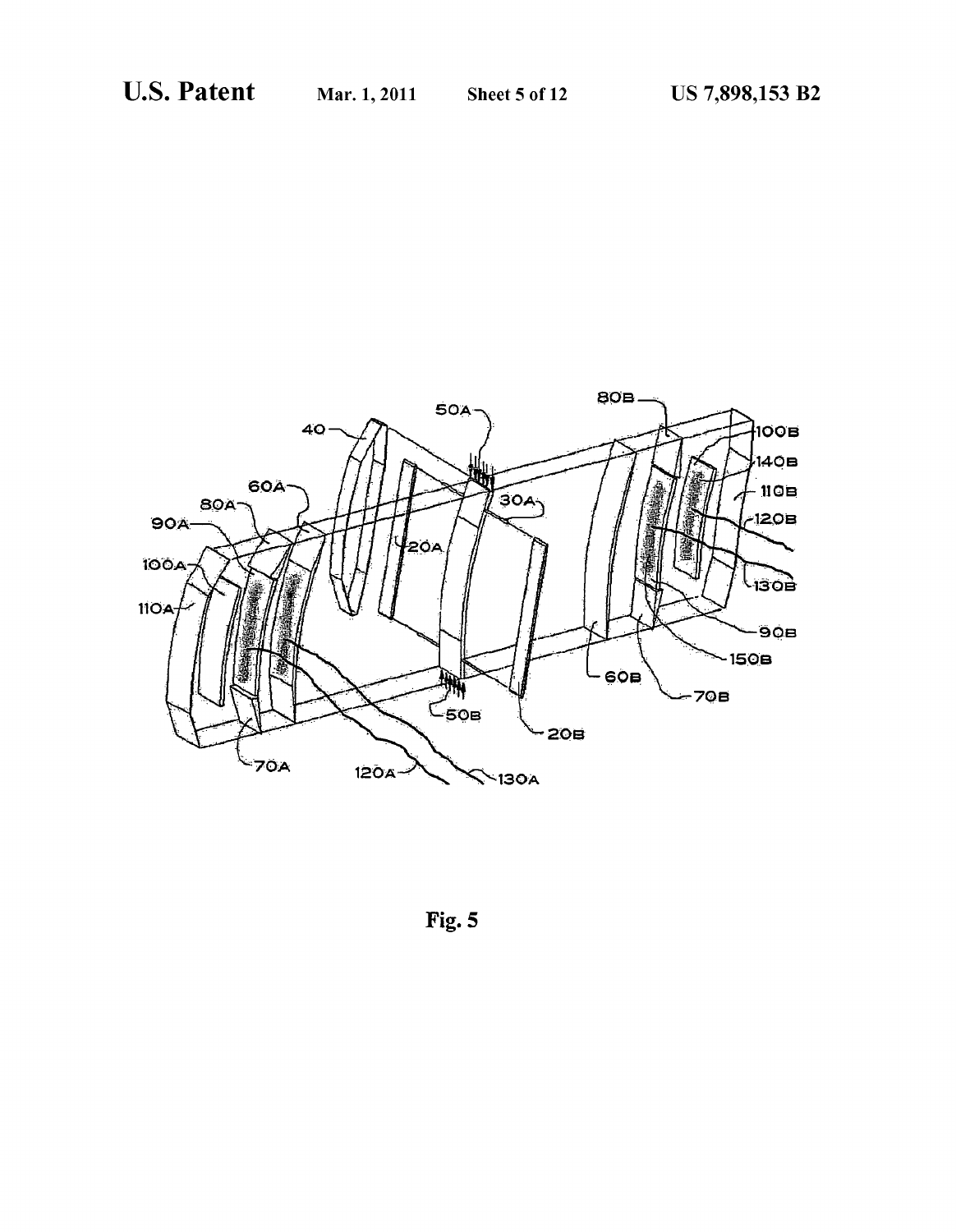

Fig. 6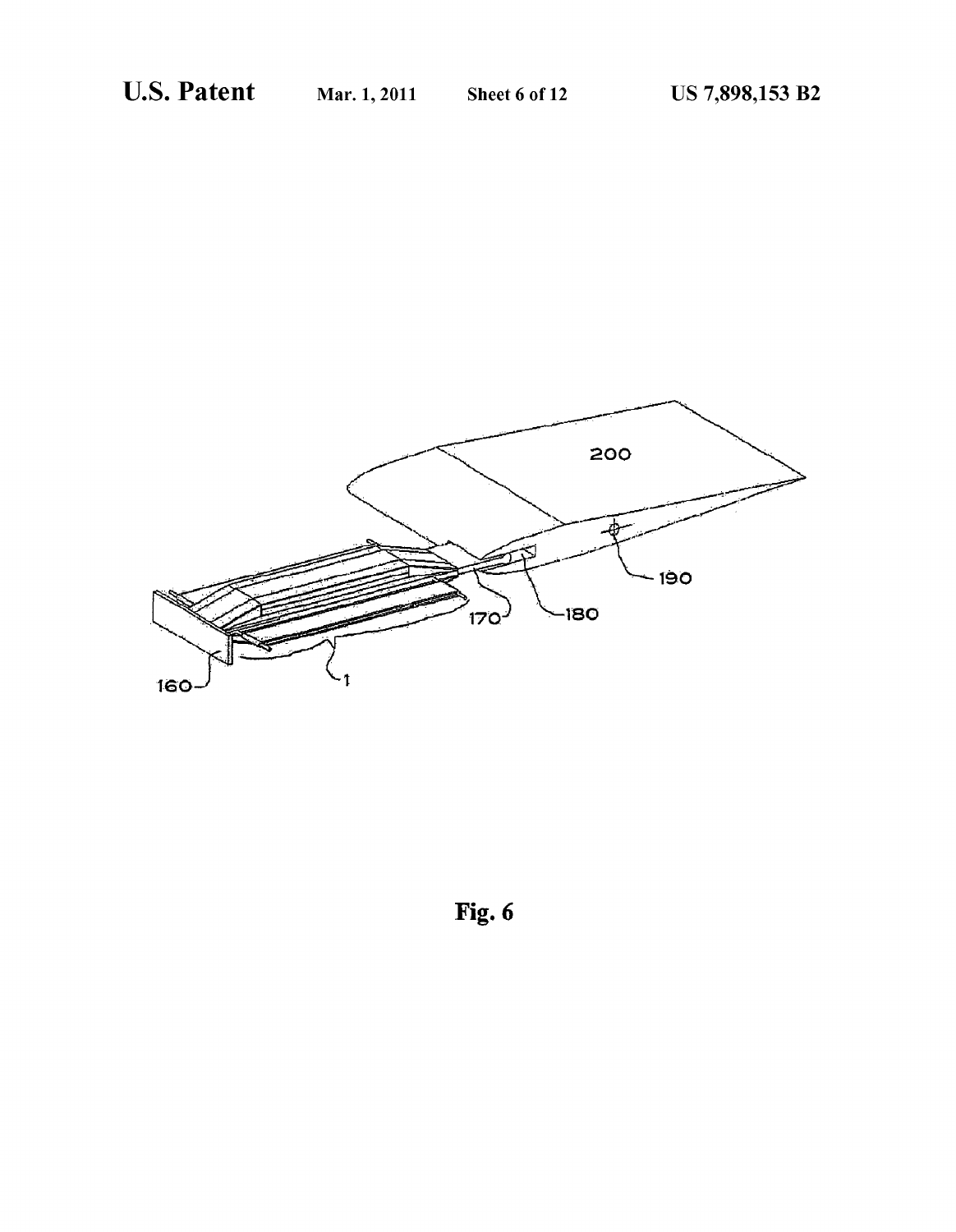

Fig. 7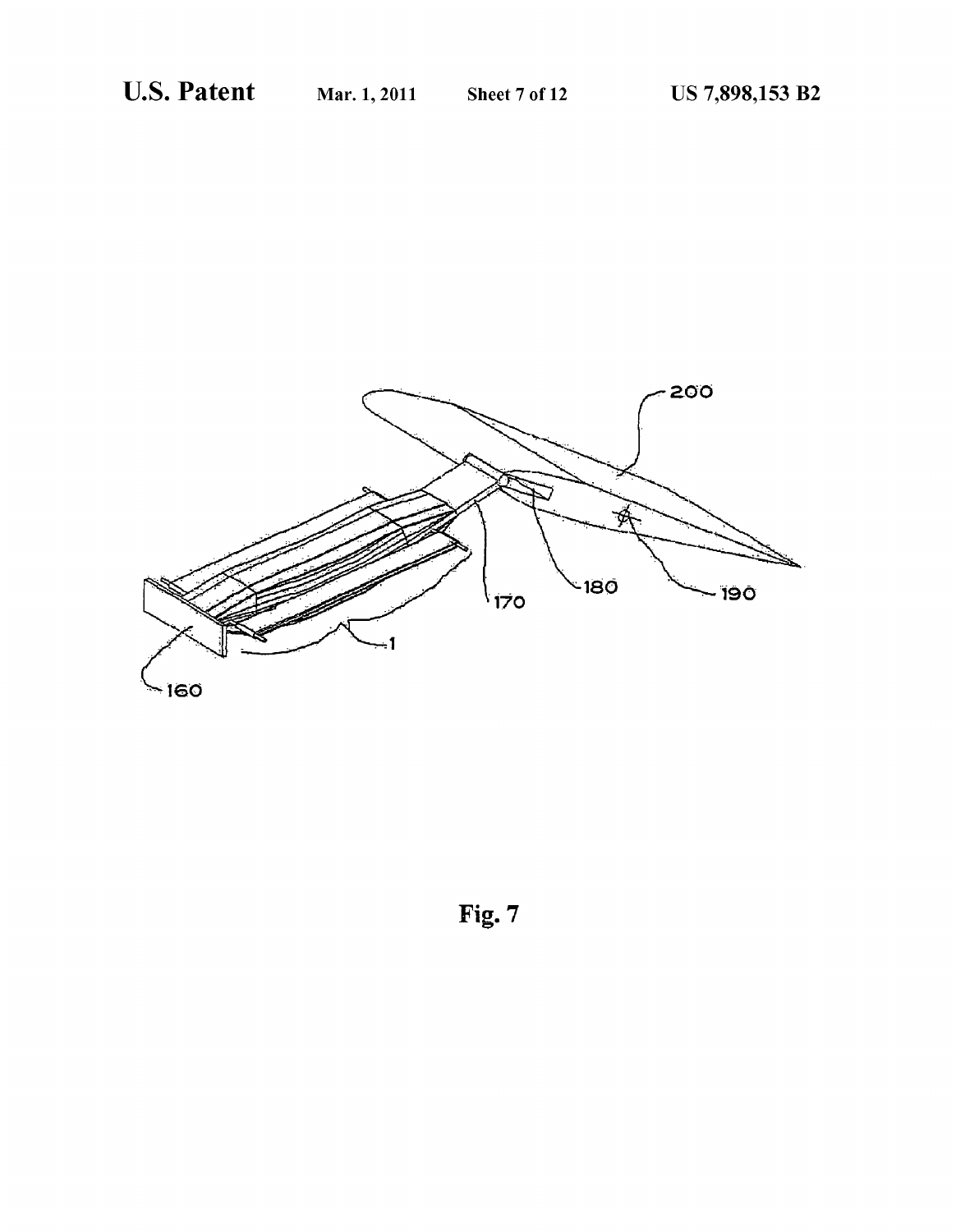

Fig. 8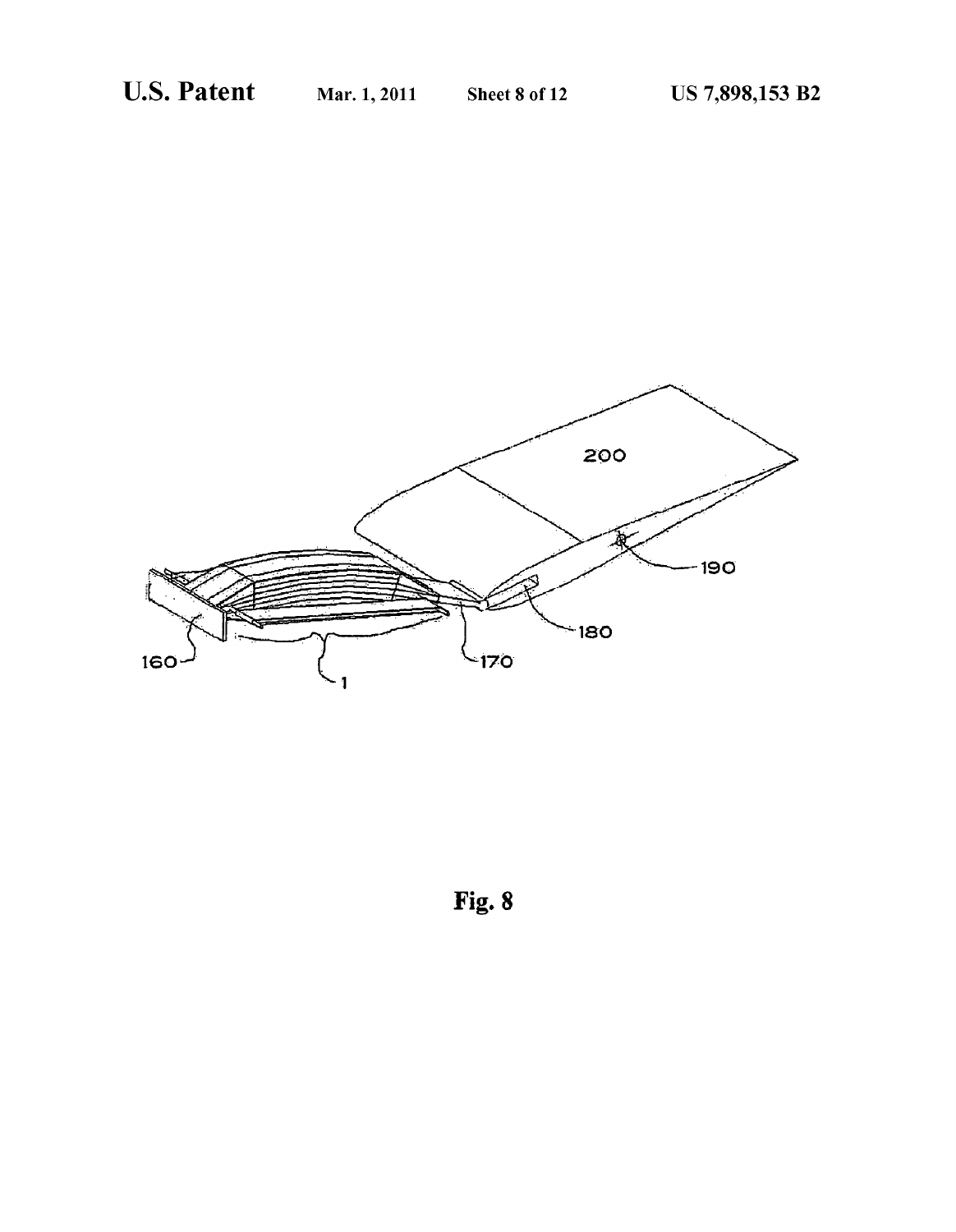

Fig.9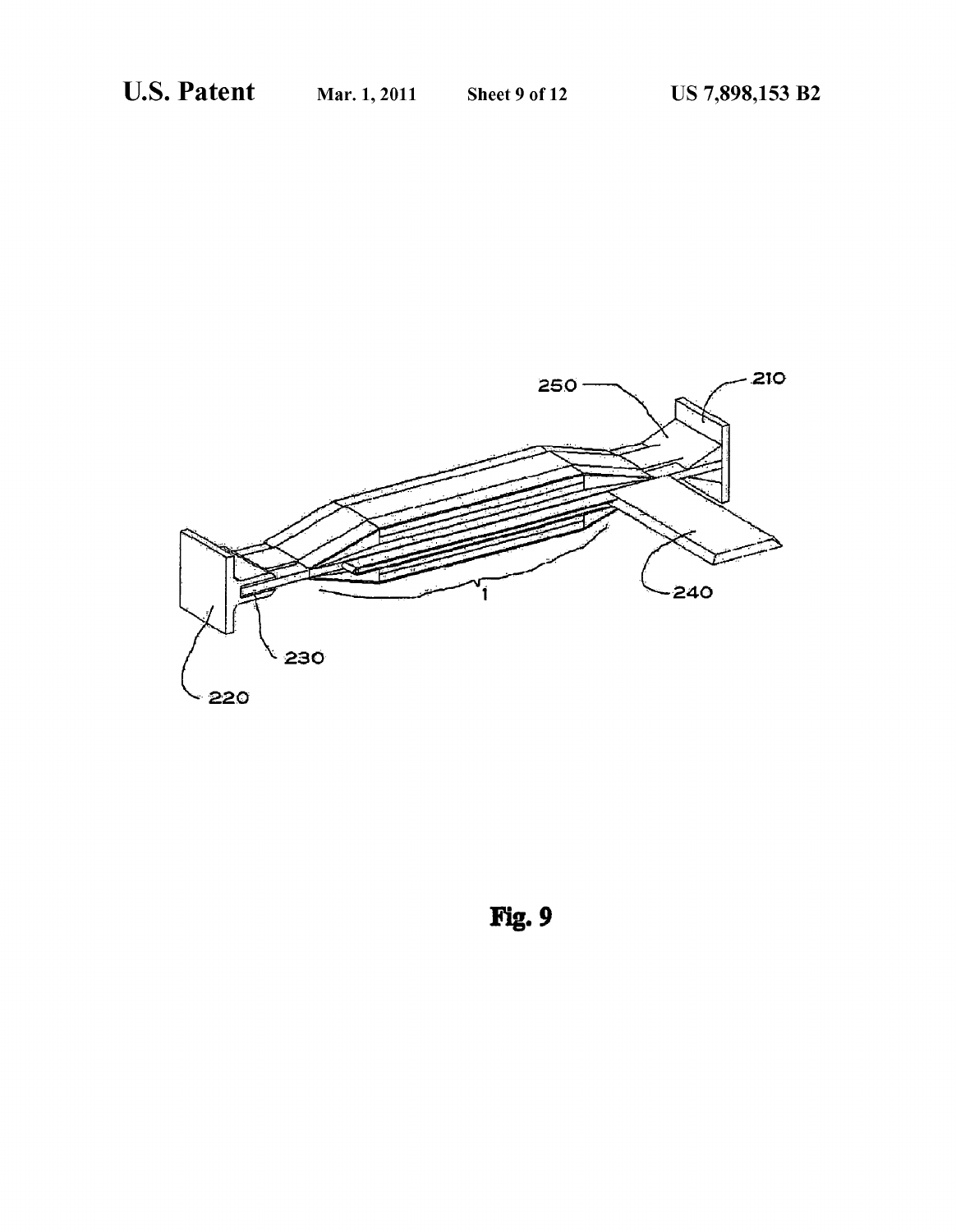

Fig. 10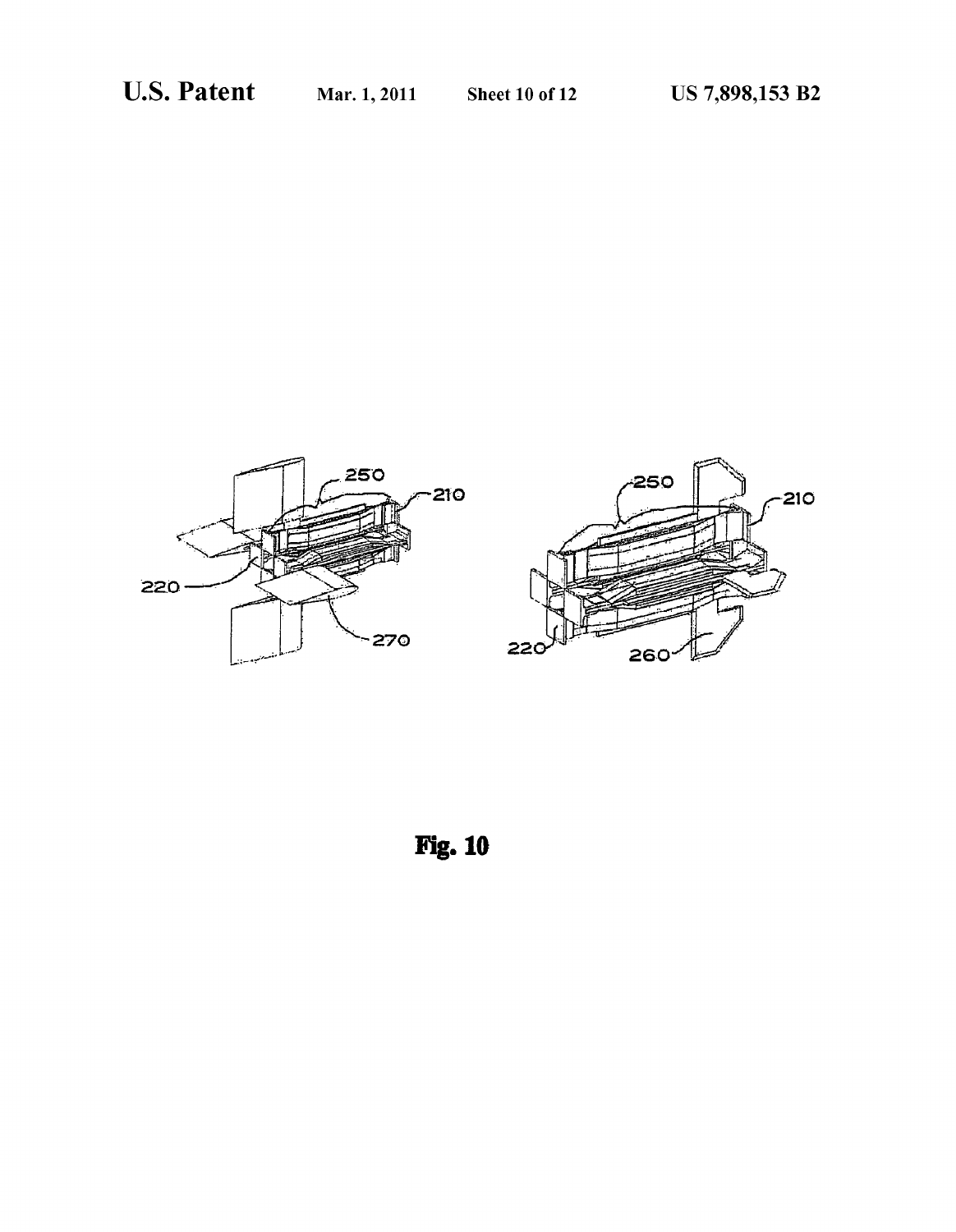

Fig. 11



Fig. 12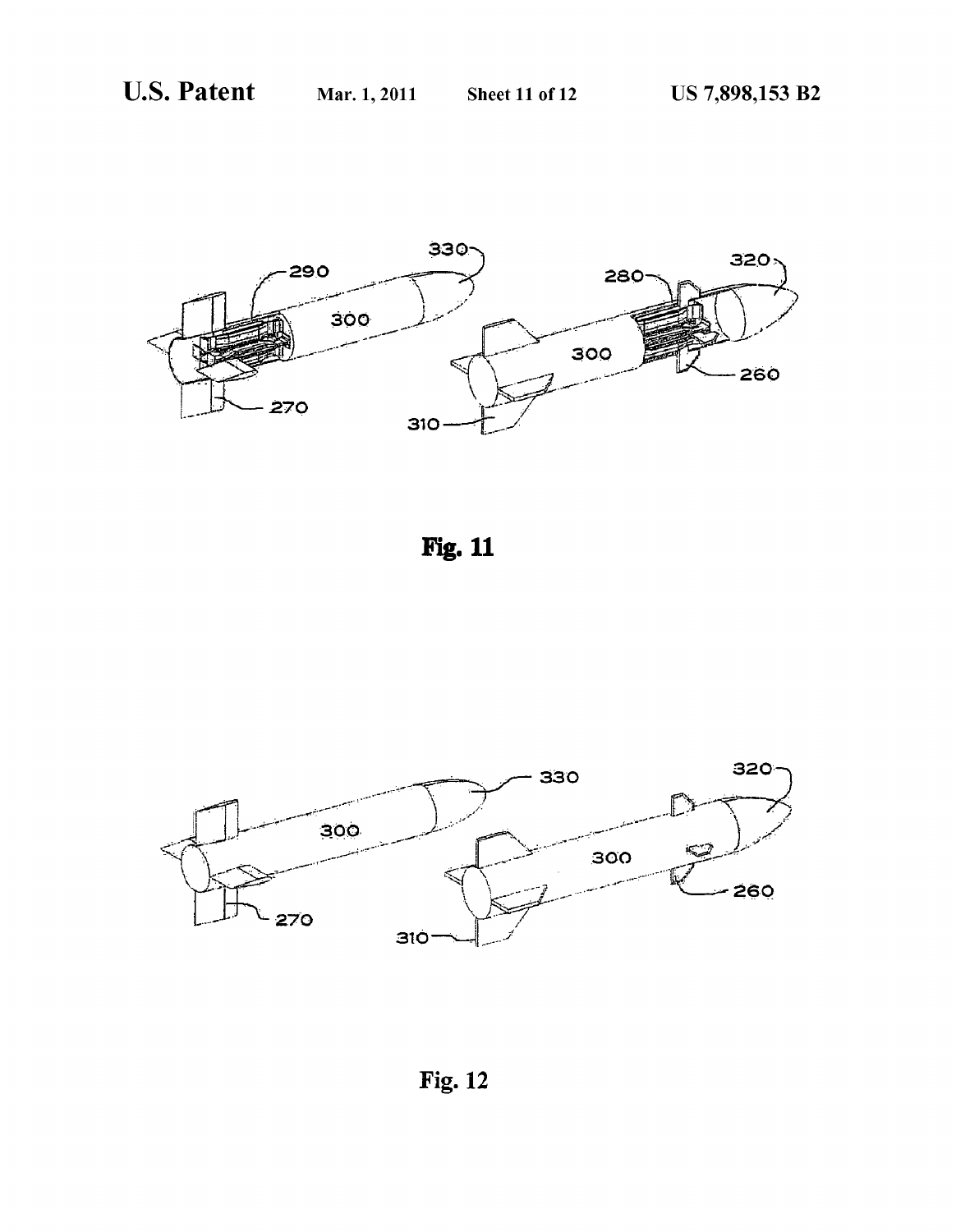

Fig.13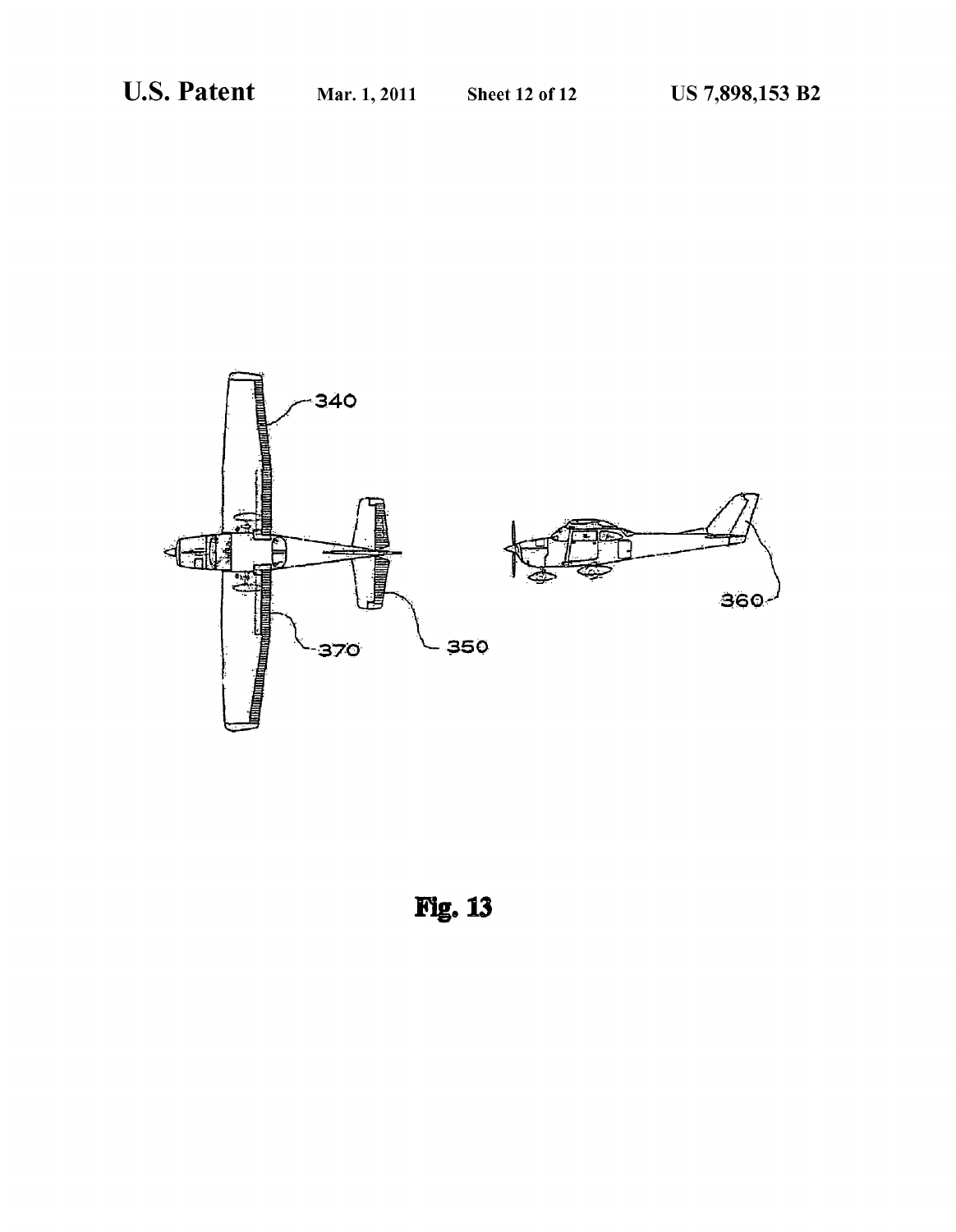20

30

35

40

60

# **ACTUATOR**

# CROSS-REFERENCE TO RELATED APPLICATIONS

Not Applicable.

# STATEMENT REGARDING FEDERALLY SPONSORED RESEARCH OR DEVELOPMENT

Not Applicable.

# THE NAMES OF THE PARTIES TO A JOINT RESEARCH AGREEMENT

Not Applicable.

INCORPORATION-BY-REFERENCE OF MATERIAL SUBMITTED ON A COMPACT DISC

Not Applicable.

# FIELD OF THE INVENTION

This invention relates to actuators.

# BACKGROUND OF THE INVENTION

The invention relates to an actuator comprising:

a) a support beam

b) a first means for placing said support beam in compression without causing flexure of said support beam;

c) a first layer of material directly or indirectly adhered to a first surface of said support beam and

d) a second means for causing movement of said first layer of material to cause a flexure of said layer of material and said support beam, wherein said first layer of material evidences a thermal coefficient of expansion that is different than a thermal coefficient of expansion of said support beam.

Such an actuator is known from the U.S. Pat. No. 6,236, 143.

It is an object of the invention to improve the actuator known from U.S. Pat. No. 6,236,143 and to attain further advantages that Will become apparent from the folloWing 45 discussion.

### BRIEF SUMMARY OF THE INVENTION

The actuator according to the invention is characterized in 50 that the actuator is designed to operate at a first working temperature Whilst in a preceding manufacturing process the first layer of material is structurally connected to the support beam at a second temperature Wherein the second tempera ture is higher than the first temperature so as to cause that at  $\,$  55  $\,$ the first temperature the said support beam is in compression without causing flexure thereof.

The actuator according to the invention endures significantly higher deflexion levels than is possible with the actuator according to the state of the art.

A further distinguishing feature of the actuator according to the invention is that at least on the side of the first layer of material facing aWay from the support beam a stiff facing ply is applied.

Such a stiff facing ply engages the first layer of material 65 when it is curved due to tensioning of the actuator. As they engage, the elastic axis is shifted toWards the face Which is

going into tension thereby absorbing the tensile loads and relieving the tension critical actuator elements.

To aid the shifting of the elastic axis the actuator according to the invention is further characterized by the feature that

between the first layer of material and the stiff facing play a separating non-stick layer is applied.

This non-stick layer tends to more gradually engage the tension load carrying capability of the facing sheet thereby alloWing for a more gradual transition and shifting of the elastic axis through the thickness of the actuator.

Advantageous embodiments in Which the actuator can be employed are provided by claims 4 and 5 respectively.

In the folloWing the actuator according to the invention Will be described in relation to preferred embodiments Without <sup>15</sup> however intending to limit the scope of protection to the

discussed embodiments.

## BRIEF DESCRIPTION OF THE SEVERAL VIEWS OF THE DRAWINGS

FIG. 1 shows a performance of the actuator according to the invention compared to the actuator known from U.S. Pat. No. 6,236,143 indicated With 'Lesieutre'.

25 ment according to the invention. FIG. 2 represents a schematic draWing of the actuator ele

FIG. 3 shows an exploded view of the actuator according to the invention.

FIGS. 4 and 5 show the assembled and exploded views of the actuator according to the invention undergoing activation.

FIGS. 6, 7 and 8 shoWs hoW the assembled actuator accord ing to the invention can be used to drive a flap in pitch.

FIG. 9 shows a preferred embodiment of an actuator according to the invention used for flight control with solid state flexures.

FIGS. 10, 11, and 12 show some further embodiments based on the assembly shown in FIG. 14.

FIG. 13 shows several application places of the actuator according to the invention in a conventional aircraft.

## DETAILED DESCRIPTION OF THE INVENTION

From FIG. 1 representing results from experiments, it can clearly be seen that the actuator of the invention alloWs a simultaneous doubling in both force and deflection levels seen in a given adaptive bender element undergoing axial precompression. The end rotations shoWn in FIG. 1 are more than twice the levels experienced in the Lesieutre specimen. The total actuator deflection levels are more than doubled. A detailed examination of the actuator structure is provided hereafter. FIG. 2 shows representative actuator components in a generic actuator of the invention.

The actuator element is built on a backbone of a support beam or substrate 10. This substrate may be composed of any suitable structural material, but is most commonly fashioned from steel, aluminium or titanium foil or graphite-epoxy composite sheets. It should be noted that this substrate should possess a higher coefficient of thermal expansion than the first layer of material or active elements adhered to the support beam 10 so that When the structure is cured at an elevated temperature, the actuator elements are placed in compression once the element is cooled to an operational temperature. Parallel to the substrate may be a pair of lateral prebuckling springs or elastic bands 20. These bands provide a prebuck ling force and may or may not be used in conjunction With any of the other prebuckling axial loading methods. The prebuck ling bands are attached to the substrate via attachment pins 30 Which transfer loads and alloWs for unrestricted rotations. In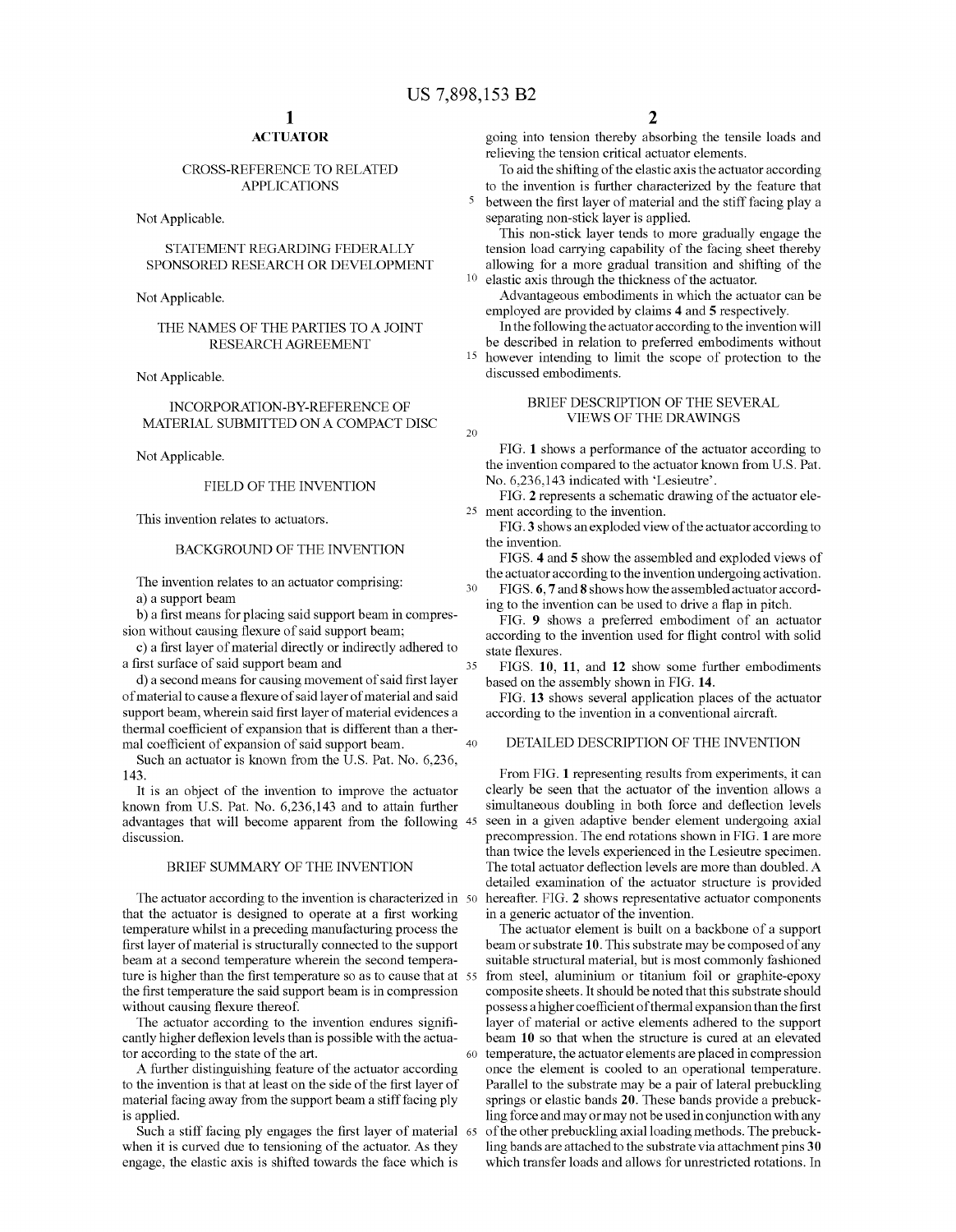addition to the lateral pre-compression bands, central preb uckling band(s)  $40$  may also be used. These band(s) loop completely over the element and impart the same sort of prebuckling forces as the lateral prebuckling bands. It should be noted that each of these bands may be composed of any suitable material Which alloWs for spring-like behaviour to generate prebuckling forces. These bands or springs may be composed of steel, aluminium or other isotropic metals or (more commonly), elastic rubbers which allows for large strains and deformations. These springs may be flat, round or 10 other sort of irregular shape in cross section and may be monolithic or stranded. The important characteristic is that controlled axial forces be imparted via the attachment pins or the actuator ends. The final and more generic forcing element of the actuator of the invention comes from prebuckling end forces 50 Which are generated by as yet to be described mechanisms. These mechanisms are specific to the exact actuator class, size and operational characteristics, but may be introduced via any number of mechanisms. Because there are so many permutations of possibilities of end forcing ranging 20 from fixed end blocks with axial springs to pneumatic to electromechanical and even adaptive actuators, these preb uckling end forces are simply represented as a series of axial arrows oriented vertically showing that the actuator element is loaded in axial compression so as to induce a controlled 25 buckling deformation as varying levels of imperfections are introduced.

FIG. 2 shows the salient external components of a generic pin-pin type actuator element. It should be noted that canti lever and fixed-fixed structural arrangements with flexural 30 members are degenerate forms of the pin-pin actuator shown in FIG. 2.

The actuator element shown in FIG. 2 contains many more components than can be seen in an assembled device. Accord ingly, FIG. 3 shoWs the principal members in an exploded 35 vieW. From FIG. 3, it can be seen that resin layers 60 are placed on either side of the substrate 10 and join the first layer of material representing the active elements 90 both structur ally and mechanically. The active elements 90 may be com posed of any material Which changes its shape as a function of 40 a given stimulus. This active element may be piezoelectric, electrostrictive, shape-memory alloy, or simply thermally activated via a mismatch in coefficient of thermal expansion with respect to the support beam or substrate 10. The active elements 90 are held in place via the resin layer 60 and tWo 45 resin end bonds 70, 80, each of Which transfers shear forces from the element to the substrate and visa versa.

The outer faces of the active elements 99 are preferably coated or covered With a non-stick layer 100 so as to prevent facing plys 110 from sticking to it and providing structural 50 support as a given face goes into compression during concave bending motions. This feature alloWs the facing plys 110 to shield the active elements 90 on the tension faces by effec tively shifting the elastic axis towards the convex side of the actuator.

Attached to each side of the actuator are electrical leads 120, 130. The leads may be composed of monolithic or multi strand Wire, conducting sheets or foils. The leads may be connected to either side of the actuator via strips of conduct ing material 140, 150. This conducting material may be made 60 from various grades of conducting epoxies, solder or other conductive substances. It should be noted that the leads on either face may or may not be present as shoWn, but represent a preferred embodiment. The most important salient charac teristic described in FIG. 3 is that some form of electrical 65 connection is made to the active element in case the active element is electrically activated. Should the active element be

made from a material which is activated via magnetic fields, changes in local Ph, changes in temperature or other such stimulation method, then the electrical leads can be dispensed with. It should also be noted that any form of position sensor such as strain gages may or may not be used in conjunction With the actuator.

Although FIG. 3 shows a symmetric actuator element, it is perfectly possible to construct an actuator Which does not possess symmetry about the substrate mid-plane. Such an actuator may be preloaded in any of a number of conditions so as to eliminate the need for symmetry.

During activation, the various components of the actuator Will behave in different manners and Will selectively accept or reject the carriage of loads While undergoing deformations. FIGS. 4 and 5 show the assembled and exploded views of an actuator of the invention Which is undergoing activation.

To initiate the activation, an imperfection is generated by the active elements 90. This imperfection is typically com manded by issuance of an "extension" command to active element 90A and a "contraction" command to active element 90B. The resulting mismatch between the strains in 90A and 90B induce bending loads Which produce convex curvatures on the "side A" components and concave curvatures on the "side B" components. From FIG. 5, it can be seen that the substrate 10, resin 60, 70, 80, separation ply 100 and facing sheet 100A all act to resist the bending moment generated by the active elements 90 and the prebuckling loads introduced by the prebuckling bands (or springs) 20, 40 and the axial prebuckling forces 50. The compressive side of the element B shoWs a single completely buckled element, the facing sheet 110B. This facing sheet has buckled in a higher mode and is essentially providing no significant stiffness or strength to the actuator element. Because the facing sheet 110B no longer participates in the structural characteristics of the actuator, the elastic axis is effectively shifted toWards the tension side of the actuator (A), thereby relieving the tension critical actuator element (90A) from such high tensile stress loads. The participation of the convex facing sheet (110A) is such that added tensile stresses are invested in that element, thereby further relieving element 90A. It should be noted that the engaging of the facing ply 110 can be anticipated or retarded by a proper design of non-stick layer 100. It should further be noted that typically such actuator elements and constituents are of dramatically higher aspect ratios (length, or width divided by thickness) than shown in the figures. However, exaggerated thicknesses are shown in the figures for clarity.

The joining of such elements may be had via any resin system or even structural solder, braze of other method of joining. A preferred material combination includes an alu minium support beam or substrate 10, bonded to piezoceramic actuator elements 90 via a layer of high shear strength epoxy resin With a strip of conducting epoxy in the middle of the epoxy layers 60. The end bonds 70, 80 are formed via resin dams formed during the cure process. The separation plys 100 are formed from thin layers of Teflon and the facing plys or sheets 110 are steel. It should be noted that although this is a preferred embodiment, variations in thickness and Width dis tribution Will yield optimal results for many different con figurations. Such thickness distributions may include, for instance, parabolic and circular-arc thickness distributions.

Once the fundamental actuator element is assembled, it can be further integrated into a host of different structures. Although far from being the only family of applications, the field of aeronautics provides fertile ground for such a useful actuator class. The first embodiment of the actuator of the invention shown here is in a generic "plain flap" type actuator.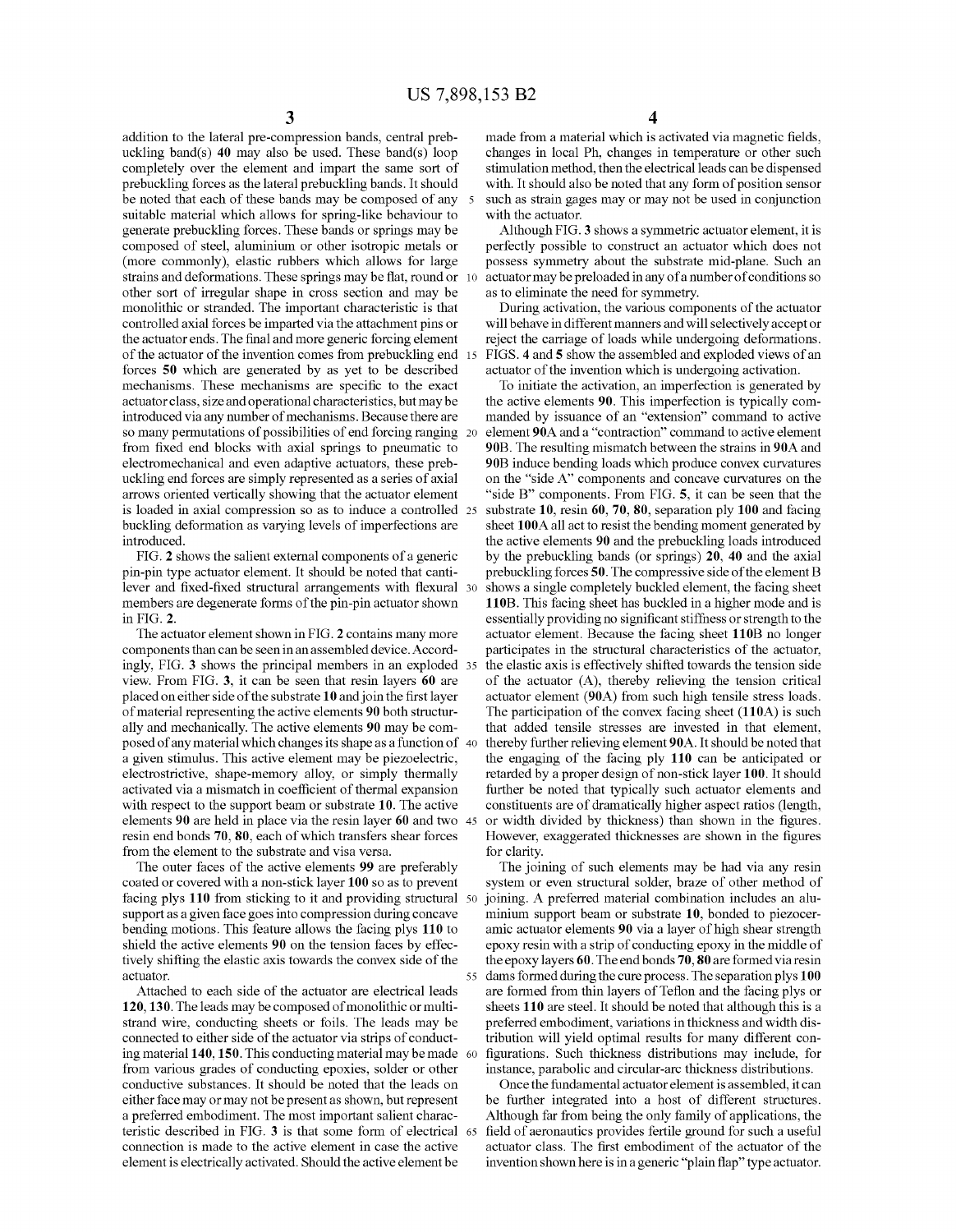FIG. 6 shows hoW the assembled actuator 1 Would be used to drive a hypothetical flap in pitch.

The actuator 1 is connected to a structural element Within a fuselage or Wing such as a spar, longeron, bulkhead or torque box via an end attachment 160. As the actuator is commanded to bend, a vertical force, either upward or down-ward is imparted to the end extension  $170$  which will pitch the flight control surface 200 about the pivot line 190. The end exten sion slot 180 allows for forward and afterward movement of the tip of the end extension 170 so as to prevent geometric 10 binding. It Will be noted that a round bearing surface is designed on the end of the end extension 170 Which Will make contact With the Walls of the slot. The thickness of the slot, round bearing and end extension are designed to exactly accommodate the design rotational deflections. This means 15 that as the aerodynamic surface reaches its rotational limits, the top and bottom of the end extension 170 and the round bar will geometrically seize on a component within the slot preventing further rotation, thereby providing an over-rotation protection mechanism. Other overrotation mechanisms are 20 easy to envision such as lateral pins and bump stops. HoW ever, given that they are so numerous and well known in the field, it is superfluous to include further mechanisms here.

Care should be taken during the design of such structures to properly place the pivot line 190 so that it coincides With a 25 favourable location for balancing pitching moments. In sub sonic aerodynamic mechanism designs, that location Will be close to the quarter-chord of the mean geometric chord of a free-flying aerodynamic surface. For attached control mechanisms such as plain flaps, ailerons, elevators and rudders, that -30  $^{\circ}$ location Will be closer to the 1/3 chord of the mean geometric chord of the aerodynamic surface. For supersonic aircraft, that point will lie in the vicinity of the  $\frac{1}{2}$  chord of the mean geometric chord of the aerodynamic surface. In any case, the aerodynamic surface should also be mass balanced so that the 35 line of centres of gravity coincide With the pivot line and the line of aerodynamic centres or the aerodynamic centre of the mean geometric chord of the lifting surface (if free flying). FIGS. 7 and 8 shoW the aerodynamic surface undergoing pitch deflections nose up, then nose down as commanded by 40 the actuator.

If one considers ever higher speed applications, it becomes critical to move aerodynamic surfaces more precisely over lesser rotations. To accomplish this, the actuator of the inven tion can be attached to control surfaces directly Without 45 mechanical amplification as shown in FIGS. 6-8. The directly connected variant of the actuator of the invention can be attached to subsonic or supersonic flight control surfaces. FIG. 9 shows a preferred embodiment of the direct connection flight control actuator with solid state flexures.

From FIG. 9 it can be seen that several different compo nents are used to both support and precompress the actuator element 1. The configuration of the actuator as shown in FIG. 9 is the preferred embodiment of a "tactical" actuator (i.e. one that could be used in very robust flight control systems). The 55 configuration of supports and flight control mechanisms shown in FIG. 9 are compatible with applications that will be exposed to many hundreds and even tens of thousands of g's of accelerations in the longitudinal axes. The actuator shoWn in FIG. 9 can be used on both inhabited and unhabited aircraft, 60 missiles and munitions. Several families of munitions Which could take advantage of the actuator class include the newly pioneered "guided bullets" and "guided cannon shells."

The principal components of the actuator in this tactical configuration as shown in FIG. **9** include the actuator element  $\,$  65 1, a forward bulkhead mount 210, base structural mount 220, elastomeric compression bushing 230, aerodynamic control

6

surface stub 240 and a forward structural fillet 250. The forward bulkhead mount is used to mount the actuator to the principal structure of the actuator bay. This structural mem ber, typically a bulkhead, Will transfer longitudinal accelera tions to the actuator during launch Which could range up through many tens of thousands of g's. The forward structural fillet 250 dissipates and transfers these "setback acceleration" loads more gradually to the contiguous substrate Which Will form the main tension-load carrying member of the actuator. "Setforward acceleration" loads will be carried in tension by the base structural mount 220. This mount is typically placed at such a position so as to impart a net compressive force on the actuator 50 so as to induce a prebuckling load. HoWever, during setforward accelerations, the mount is designed to carry tension loads as well. During setforward accelerations, the forward portion of the substrate can buckle locally and relieve excess compressive stresses experienced by the ele ment. The compression bushing 230 may be made from an elastomeric material, rubber, plastic, isotropic metals or even composites. The compression bushing typically transfers gradual compression loads to the actuator 1 during normal flight operations. However, during setback accelerations, the compression bushing 230 alloWs the substrate to compress to a position close to the bottom of the base structural mount 220, allowing a highly constrained and flat actuator position. As the actuator encounters setforward accelerations, it transfers the loads in the opposite direction, thereby supporting the actuator from the rear end in tension. Ringing loads are damped out by the inherent damping properties of the com pression bushing 230 Which should be made of a material with a high damping coefficient. If one gangs several of the actuator assemblies shown in FIG. 9 together into flight control packages, then flight control bays can be designed as shoWn in FIG. 10.

The complete tactical actuator 250 may be assembled in sets of two, three or four and linked mechanically or electrically to control the aircraft in pitch, roll or yaW. If the aircraft to be controlled uses fins for flight control, then the afterward flexure flight control configuration may be used to drive either subsonic or supersonic fins  $(270)$ . If the aircraft uses canards for flight control, then a canard set can be designed with forward flexures to drive canards 260. In either case, the fins or canards may be designed With subsonic or supersonic aerodynamic sections. Proper aerodynamic designs must be executed so that the pitching moments of the flight control surfaces are minimized by correct placement of the control surface forward and aft with respect to the centreline of the flexural joint in the actuator. In addition to flexural joints, other additional structural supports such as roller or sleeve bearings may also be used to absorb aerodynamic loads.

Further integration of the actuator bays into aircraft is shown in FIGS. 11 and 12. Considering a fin controlled aircraft, the actuator bay 290 Will accommodate the actuator sets. Because a considerable amount of volume is available between the actuators, mission packages or structural members may be placed there. The central fuselage 300 carries loads up to the nose cone  $320$ ,  $330$ . If a canard configuration is used, then the actuator bay 280 Will be mounted much further forward and will be used to generate pitch and yaw commands.

Although well suited toward missile, munition and uninhabited aerial vehicle (UAV) flight control, the actuator of the invention can also be used to control conventionally configured aircraft. FIG. 13 shows the candidate locations where such actuators may be used. Through proper design, integra tion and development, the ailerons 340, elevator 350, rudder 360 and/or flaps 370 may be driven by such actuators. The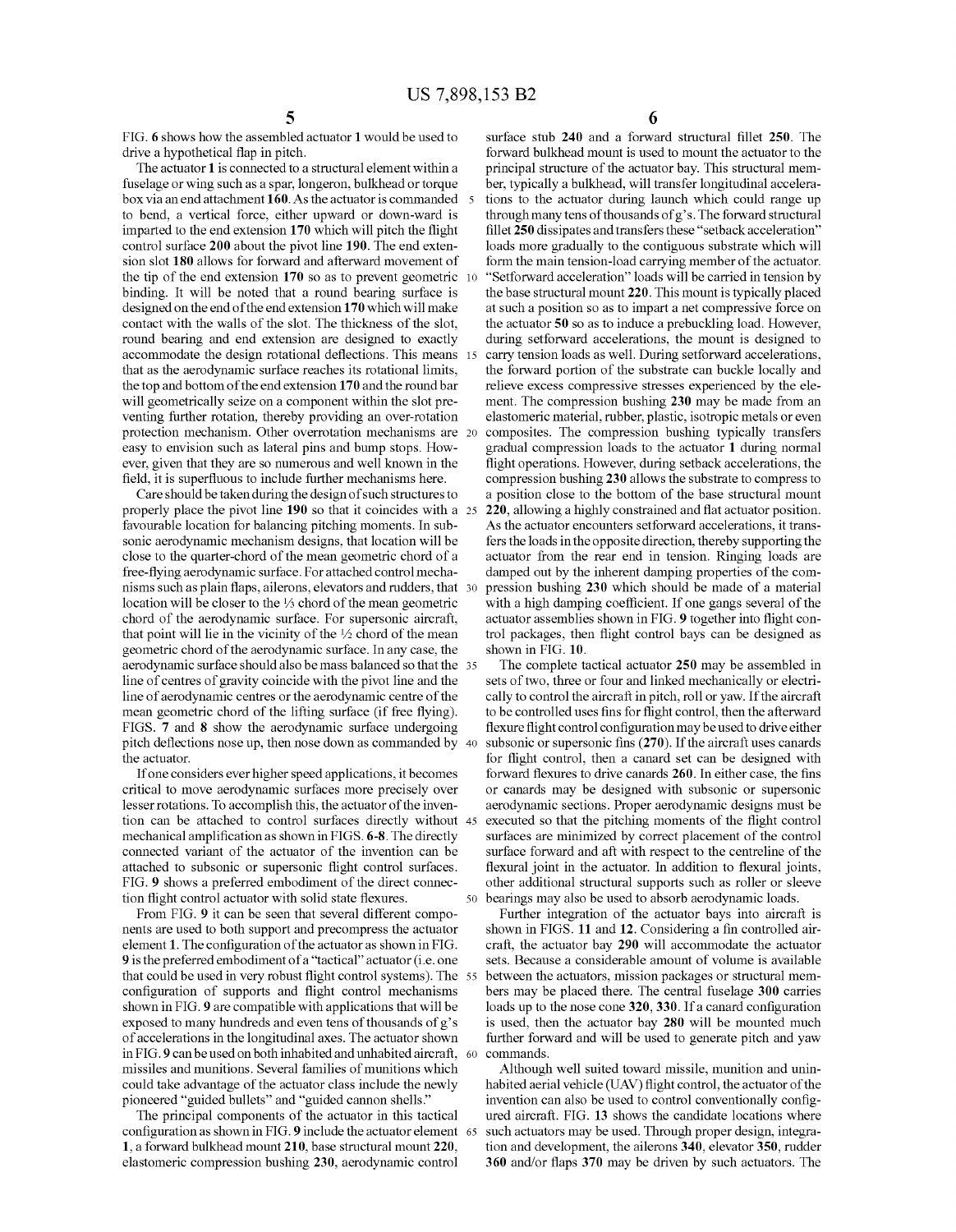actuators may be mounted internal to the flight control surface or external, generally within the aerodynamic profile of the wing or empennage piece.

Although in the foregoing much attention is paid to aeronautical applications, the actuator of the invention is also 5 suitable for application in other areas, such as precision microscope stage manipulation devices, surgical and commercial electric knives, helicopter and wind turbine rotor blade trim and full flight control, robotics and prosthetics manipulators.  $10$ 

The invention claimed is:

- 1. An actuator comprising:
- a) a support beam  $(10)$ ;
- b) a first means for placing said support beam (10) in compression without causing flexure of said support 15 beam:
- c) a first layer of material (90) directly or indirectly adhered to a first surface of said support beam  $(10)$ , wherein at least on the side of the first layer of material facing away from the support beam a stiff facing  $p(y(110))$  is applied 20 and further wherein between the first layer of material  $(90)$  and the stiff facing ply  $(110)$  a separating non-stick layer (100) is applied; and
- d) a second means for causing movement of said first layer of material to cause a flexure of said layer of material and 25 said support beam, wherein said first layer of material  $(90)$  evidences a thermal coefficient of expansion that is different than a thermal coefficient of expansion of said support beam  $(10)$ , characterized in that the actuator is designed to operate at a first working temperature whilst 30 in a preceding manufacturing process the first layer of material (90) is structurally connected to the support beam  $(10)$  at a second temperature wherein the second temperature is higher than the first temperature so as to cause that at the first temperature the said support beam 35  $(10)$  is in compression without causing flexure thereof.

2. Actuator according to claim 1, wherein a material of the support beam (10) is selected from the group steel, aluminum, titanium foil, graphite-epoxy composite sheet.

3. Actuator according to claim 2, wherein the first layer of 40 material (90) is selected to possess a coefficient of thermal expansion which is less than the coefficient of thermal expansion of the support beam  $(10)$ .

4. Actuator according to claim 1, wherein the first layer of material (90) is selected to possess a coefficient of thermal 45 expansion which is less than the coefficient of thermal expansion of the support beam  $(10)$ .

5. Actuator according to claim 4, wherein the first layer of material is selected from the group comprising piezoelectric, electrorestrictive, shape-memory alloy materials. 50

6. Actuator according to claim 1, wherein the separating non-stick layer (100) is teflon.

7. Actuator according to claim 1, wherein the actuator is connected to a structural element via an end attachment (170) which is housed in a slot  $(180)$  of said structural element. 55

8. Actuator according to claim 1, wherein on a first end the actuator is connected to an elastomeric compression bushing  $(230)$  supported on a base structural mount  $(220)$ , and on a second end opposite to the first end the actuator connects to a forward bulkhead mount (210) and a control stub (240). 60

9. An actuator comprising:

- a) a support beam  $(10)$ ;
- b) a first means for placing said support beam  $(10)$  in compression without causing flexure of said support beam: 65
- c) a first layer of material (90) directly or indirectly adhered to a first surface of said support beam  $(10)$ ; and
- d) a second means for causing movement of said first layer of material to cause a flexure of said layer of material and said support beam, wherein said first layer of material (90) evidences a thermal coefficient of expansion that is different than a thermal coefficient of expansion of said support beam  $(10)$ , characterized in that the actuator is designed to operate at a first working temperature whilst in a preceding manufacturing process the first layer of material (90) is structurally connected to the support beam  $(10)$  at a second temperature wherein the second temperature is higher than the first temperature so as to cause that at the first temperature the said support beam  $(10)$  is in compression without causing flexure thereof; wherein the actuator is connected to a structural element
- via an end attachment  $(170)$  which is housed in a slot  $(180)$  of said structural element.

10. An actuator comprising:

a) a support beam  $(10)$ ;

- b) a first means for placing said support beam  $(10)$  in compression without causing flexure of said support beam:
- c) a first layer of material (90) directly or indirectly adhered to a first surface of said support beam  $(10)$ ; and
- d) a second means for causing movement of said first layer of material to cause a flexure of said layer of material and said support beam, wherein said first layer of material (90) evidences a thermal coefficient of expansion that is different than a thermal coefficient of expansion of said support beam  $(10)$ , characterized in that the actuator is designed to operate at a first working temperature whilst in a preceding manufacturing process the first layer of material (90) is structurally connected to the support beam  $(10)$  at a second temperature wherein the second temperature is higher than the first temperature so as to cause that at the first temperature the said support beam  $(10)$  is in compression without causing flexure thereof;
- wherein on a first end the actuator is connected to an elastomeric compression bushing (230) supported on a base structural mount (220), and on a second end opposite to the first end the actuator connects to a forward bulkhead mount (210) and a control stub (240).
- 11. An actuator comprising:
- a) a support beam  $(10)$ ;
- b) a first means for placing said support beam  $(10)$  in compression without causing flexure of said support beam:
- c) a first layer of material (90) directly or indirectly adhered to a first surface of said support beam  $(10)$ , wherein at least on the side of the first layer of material facing away from the support beam a stiff facing  $ply (110)$  is applied; and
- d) a second means for causing movement of said first layer of material to cause a flexure of said layer of material and said support beam, wherein said first layer of material (90) evidences a thermal coefficient of expansion that is different than a thermal coefficient of expansion of said support beam  $(10)$ , characterized in that the actuator is designed to operate at a first working temperature whilst in a preceding manufacturing process the first layer of material (90) is structurally connected to the support beam  $(10)$  at a second temperature wherein the second temperature is higher than the first temperature so as to cause that at the first temperature the said support beam  $(10)$  is in compression without causing flexure thereof, wherein the actuator is connected to a structural element via an end attachment  $(170)$  which is housed in a slot  $(180)$  of said structural element.